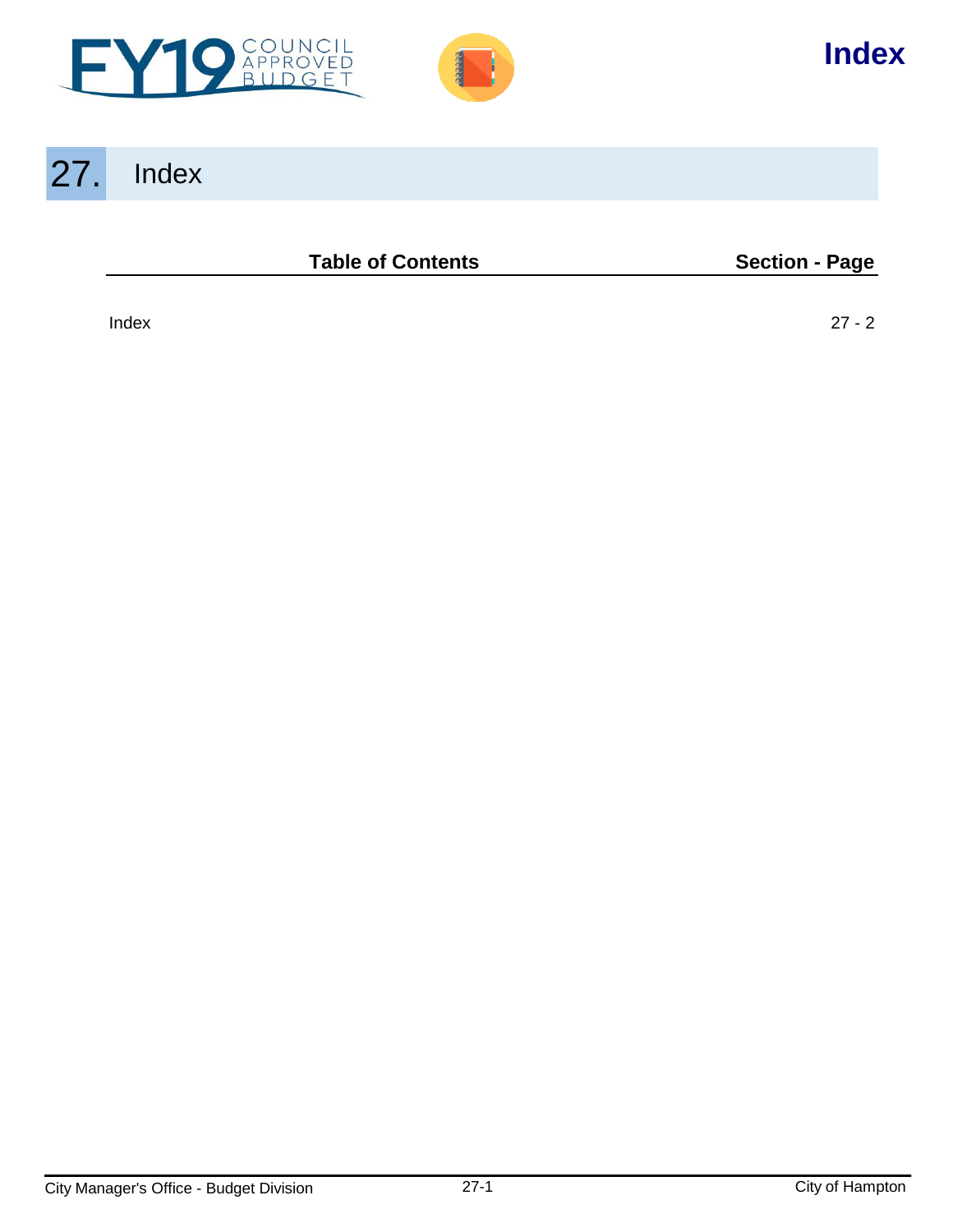<span id="page-1-0"></span>

| 311 Citizens Contact Center  |  |
|------------------------------|--|
| 911 Emergency Communications |  |

## **A**

| <b>Adopted Budget Ordinances</b>                                    | $25 - 25$ |
|---------------------------------------------------------------------|-----------|
| All Funds - History and Budgeted                                    | $3 - 8$   |
| Alternatives, Inc.                                                  | $14-2$    |
| Amusement and Admission Tax, Ten City Comparison - Fiscal Year 2019 | $25 - 2$  |
| Assessor of Real Estate                                             | 8-4       |
| Authorized Staffing Graph (History of) - Fiscal Years 2008-2018     | $24 - 8$  |

## **B**

| Boys and Girls Club                      | $10 - 7$  |
|------------------------------------------|-----------|
| <b>Budget Calendar</b>                   | $2 - 20$  |
| <b>Budget Development Process</b>        | $2 - 18$  |
| <b>Budget Policies and Practices</b>     | $2 - 21$  |
| <b>Budget Related Legal Requirements</b> | $2 - 24$  |
| <b>Budget Review Committee</b>           | Preface-9 |
| <b>Business Teams</b>                    | $3 - 7$   |

# **C**

| Capital Budget - Fiscal Year 2019                                     |                       | $19 - 8$        |
|-----------------------------------------------------------------------|-----------------------|-----------------|
| <b>Capital Budget General Overview</b>                                |                       | $19-2$          |
| Capital Budget Impact on the Operating Budget                         |                       | 19-16           |
| <b>Capital Budget Ordinance</b>                                       |                       | 24-34           |
| Capital Budget Revenues and Expenditures Graph - Fiscal Year 2019     |                       | $19 - 7$        |
| <b>Capital Budget Impact on Operating Budget</b>                      |                       | 19-20           |
| Capital Improvement Plan by Council Strategic Priorities              |                       | $19 - 16$       |
| Capital Improvement Plan Timeline                                     |                       | $19-6$          |
| <b>Capital Project Fund</b>                                           |                       | $3 - 13$        |
| <b>Center for Child and Family Services</b>                           |                       | $14 - 2$        |
| Children's Hospital of the Kings' Daughters (CHKD) Child Abuse Center |                       | $14-2$          |
| Children's Services Act (CSA)                                         |                       | $14 - 2$        |
| Cigarette Tax, Ten City Comparison - Fiscal Year 2019                 |                       | $25-3$          |
| <b>Circuit Court</b>                                                  |                       | $7 - 4$         |
| <b>Citizens Unit Boys and Girls Club</b>                              |                       | $14 - 2$        |
| <b>Citizens' Unity Commission</b>                                     |                       | $12 - 7$        |
| <b>City Council Priorities</b>                                        | See Manager's Message | $1 - 3$         |
| <b>City Attorney</b>                                                  |                       | $12 - 10$       |
| City Employee Salary Increases, History of                            |                       | $24 - 10$       |
| <b>City Manager</b>                                                   |                       | $12 - 15$       |
| <b>City Profile</b>                                                   |                       | $2 - 5$         |
| <b>City Schools</b>                                                   |                       | $16 - 02$       |
| <b>City Sheriff and Jail</b>                                          |                       | $7 - 7$         |
| <b>City Treasurer</b>                                                 |                       | $7 - 11$        |
| Citywide Organizational Chart                                         |                       | $2 - 2$         |
| <b>Clerk of the Circuit Court</b>                                     |                       | $7 - 15$        |
| City Manager's Office - Budget Division                               | $27 - 2$              | City of Hampton |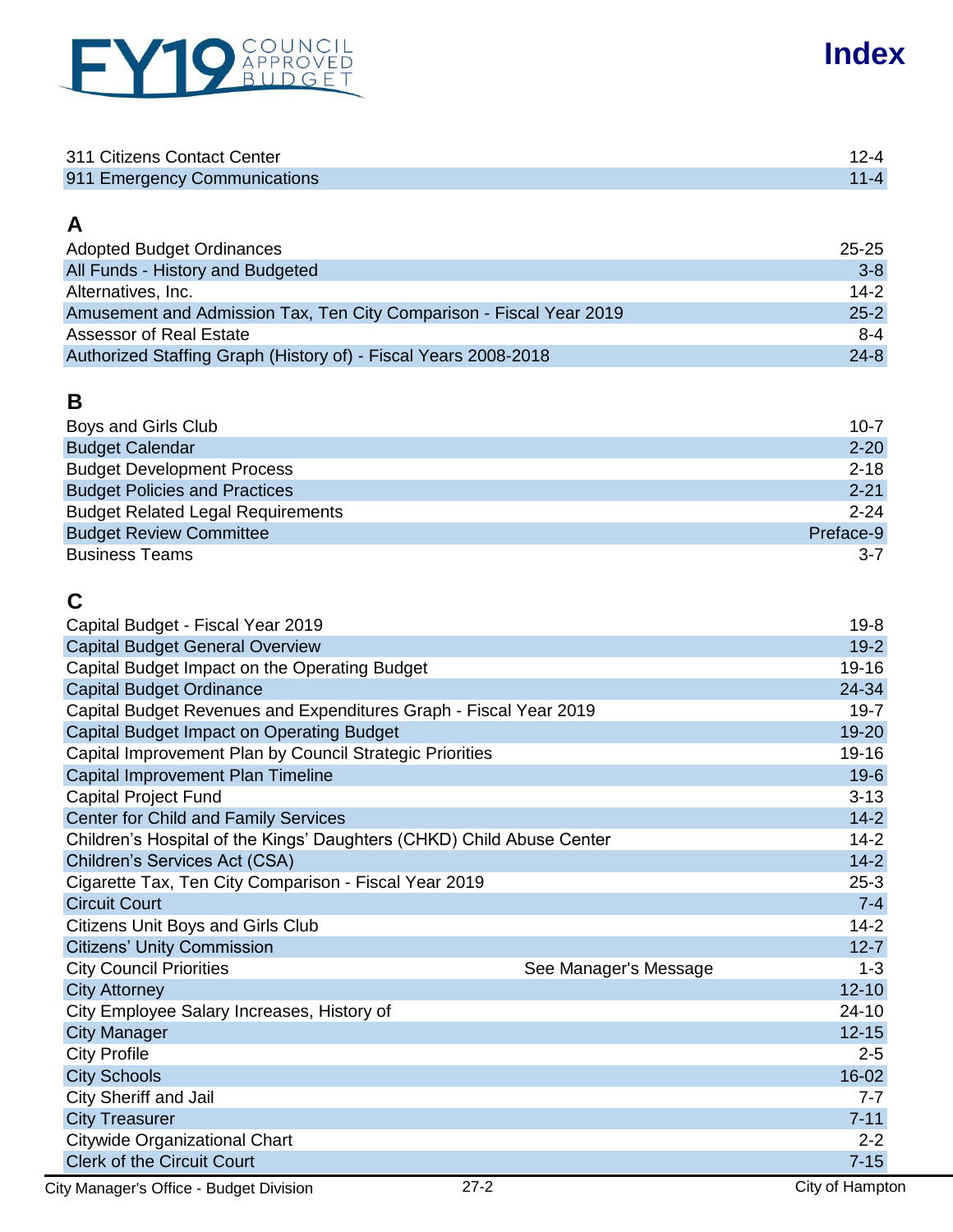# EY19 APPROVED

# **Index**

# **C (continued)**

| <b>Commissioner of the Revenue</b>                                    | $7 - 19$  |
|-----------------------------------------------------------------------|-----------|
| Commonwealth's Attorney                                               | $7 - 23$  |
| <b>Community Development</b>                                          | $8 - 7$   |
| Community Development ~ HOME Fund                                     | $23 - 4$  |
| Community Development Block Grant (CDBG) and HOME Fund Revenues       | $23 - 2$  |
| <b>Community Development Block Grant (CDBG)</b>                       | $23-3$    |
| Community Development Block Grant (CDBG) Budget Ordinance             | $25 - 25$ |
| Comparative Service Indicators for the Hampton Roads Area             | $25 - 24$ |
| Comparative Statistics for the Hampton Roads Area                     | $25 - 23$ |
| Comparison of Salary Increases vs. Inflation - Fiscal Years 2010-2019 | $15 - 5$  |
| Comparison of Tax Rates of Virginia's Ten Largest Cities              | $25 - 18$ |
| <b>Comparative Statistics for the Hampton Roads Area</b>              | $25 - 23$ |
| Compliance with City's Financial Policies                             | $5 - 1$   |
| Constitutional, Judicial and Electoral Expenditure Summary/Graph      |           |
| <b>Fiscal Years 2016-2019</b>                                         | $7-2$     |
| Contingency                                                           | $12 - 18$ |
| <b>Contributions to Outside Agencies</b>                              | $14 - 2$  |
| <b>Conventions and Visitor Bureau</b>                                 | $8 - 11$  |
| Council Approved Budget Ordinances Fiscal Year 2019                   | $25 - 25$ |
| <b>Court Service Unit</b>                                             | $13 - 4$  |

## **D**

| Debt Limit Policy #1                                               | See Financial Policies Summary | $5 - 3$    |
|--------------------------------------------------------------------|--------------------------------|------------|
| <b>Debt Management Policies</b>                                    |                                | $17 - 2$   |
| Debt Retirement Policy #3                                          | See Financial Policies Summary | $5-5$      |
| Debt Service Fund                                                  |                                | $3 - 12$   |
| Debt Service Limit Policy #2                                       | See Financial Policies Summary | $5-4$      |
| <b>Debt Service Requirements</b>                                   |                                | $17-3$     |
| Debt Service Requirements - Fiscal Years 2018-2019                 |                                | $17 - 7$   |
| Debt Service Requirements - Fiscal Years 2018-2022                 |                                | $17 - 8$   |
| Debt Service, Transfer to                                          |                                | $17-6$     |
| Definitions of Various Types of Debt                               |                                | $17 - 4$   |
| <b>Department Head Listing</b>                                     |                                | $2 - 3$    |
| Description of Budgeted Funds                                      |                                | $3 - 2$    |
| <b>Distinguished Budget Presentation Award</b>                     |                                | Preface-10 |
| Distribution of General Fund Expenditures - Fiscal Years 2018-2019 |                                | $6 - 11$   |
| Downtown Hampton Child Development Center                          |                                | $14 - 2$   |

# **E**

| Economic Development                                          |                            | $8 - 14$  |
|---------------------------------------------------------------|----------------------------|-----------|
| <b>Economic Development Fund</b>                              |                            | $23 - 5$  |
| Economic Development Fund Budget Ordinance                    |                            | $25 - 25$ |
| <b>Economic Growth</b>                                        | See City Manager's Message | $1 - 7$   |
| Economic Vitality and Neighborhoods Expenditure Summary/Graph |                            |           |
| - Fiscal Years 2016-2019                                      |                            | $8 - 2$   |
|                                                               |                            |           |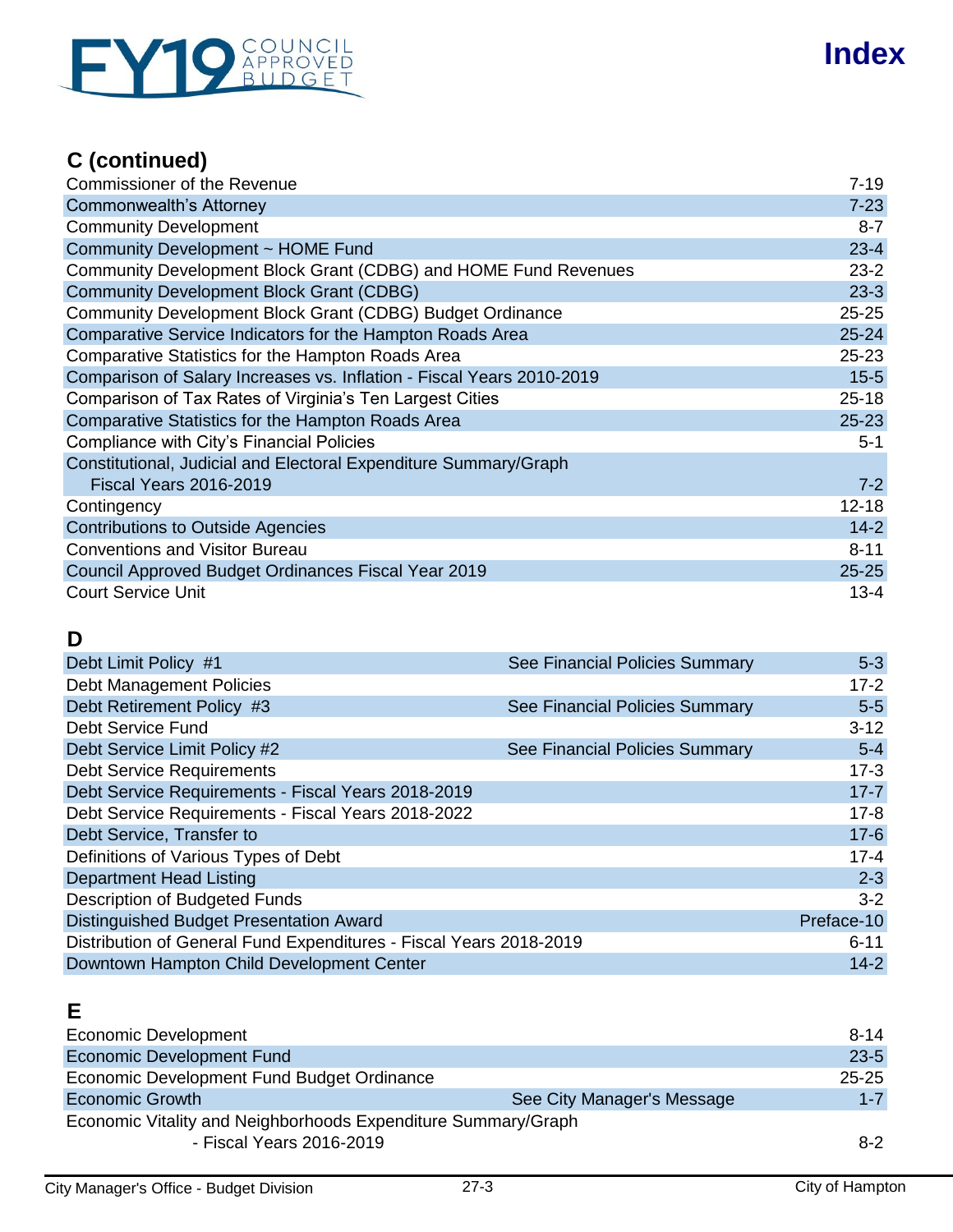

# **E** (continued)

| $1-3$    |
|----------|
| $16 - 2$ |
| $7 - 27$ |
| $25 - 4$ |
| $25 - 5$ |
| $11 - 7$ |
| $3 - 18$ |
| $20 - 2$ |
| $21 - 8$ |
| $5-6$    |
| $6 - 8$  |
| $24 - 5$ |
|          |

#### **F**

Family Resilience and Economic Empowerment, Council Priority

|                                             | See City Manager's Message<br>1-6 |
|---------------------------------------------|-----------------------------------|
| <b>Finance and Consolidated Procurement</b> | $12 - 19$                         |
| Financial Policies - Definition of Terms    | $5 - 2$                           |
| <b>Financial Policies Summary</b>           | $5-3$                             |
| Fire and Rescue Division                    | $11 - 10$                         |
| <b>Fleet Services Equipment Replacement</b> | $21 - 8$                          |
| Fleet Services (Internal Service Fund)      | $21 - 4$                          |
| Foodbank of the Virginia Peninsula          | $14-2$                            |
| Funds - All - History and Budgeted          | $3 - 8$                           |
| Funds, Transfer to Other                    | $18-2$                            |

#### **G**

| Gas Utility Tax, Commercial, Ten City Comparison - Fiscal Year 2019    | $25 - 6$  |
|------------------------------------------------------------------------|-----------|
| Gas Utility Tax, Residential, Ten City Comparison - Fiscal Year 2019   | $25 - 7$  |
| <b>General District Court</b>                                          | $7 - 30$  |
| <b>General Fund</b>                                                    | $3 - 11$  |
| <b>General Fund Budget Ordinance</b>                                   | $25 - 25$ |
| General Fund Expenditure Summary - Fiscal Years 2017-2019              | $6 - 8$   |
| <b>General Fund Revenues Detail</b>                                    | $6 - 3$   |
| General Fund Revenue Summary - Fiscal Years 2016-2019                  | $6 - 2$   |
| Glossary of Terms                                                      | $26 - 2$  |
| <b>Golf Courses</b>                                                    | $20 - 12$ |
| <b>Good Government, Council Priority</b><br>See City Manager's Message | $1 - 9$   |
| <b>Grant Fund</b>                                                      | $23-6$    |

## **H**

| <b>Hampton City Schools</b>                                 | 16-2      |
|-------------------------------------------------------------|-----------|
| Hampton Coliseum - Hampton Arts Commission                  | $20 - 8$  |
| Hampton Coliseum - Hampton Arts Commission Budget Ordinance | 25-25     |
| <b>Hamptons Golf Course</b>                                 | $20 - 12$ |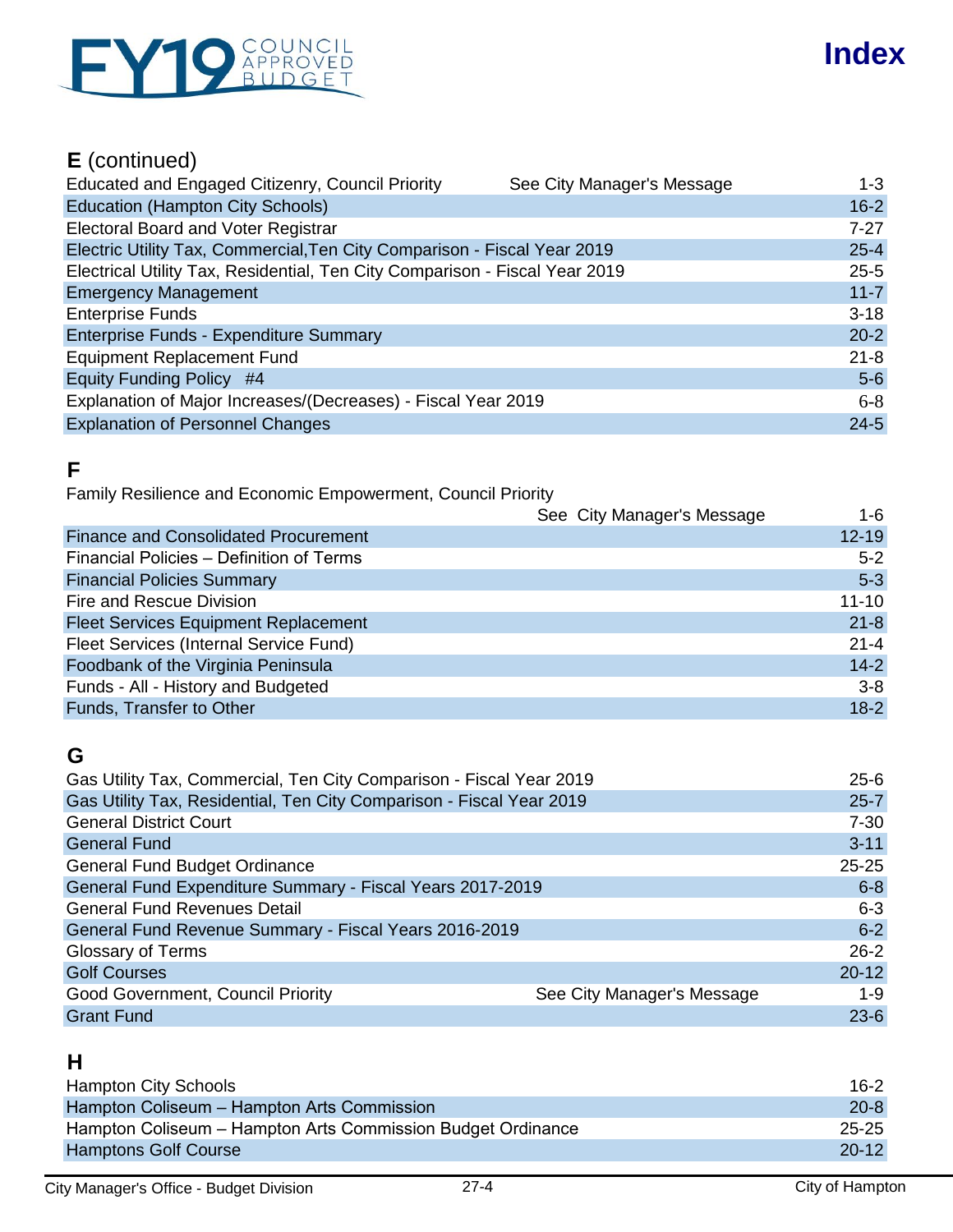

#### **H (continued)**

| Hampton Health Department                                           | $13 - 7$   |
|---------------------------------------------------------------------|------------|
| <b>Hampton History Museum</b>                                       | $10 - 4$   |
| Hampton-Newport News Community Services Board (CSB)                 | $14 - 2$   |
| Hampton Roads Community Action Program                              | $14-2$     |
| Hampton Roads Convention Center                                     | $20 - 4$   |
| Hampton Roads Convention Center Budget Ordinance                    | $20 - 4$   |
| <b>Health Department</b>                                            | $13 - 7$   |
| Historical Graph - Property Tax Rates - Fiscal Year 2008-2018       | $4-6$      |
| <b>Historical Timeline</b>                                          | $2 - 7$    |
| History of Authorized Staffing - Fiscal Years 2008 - 2018           | $24 - 8$   |
| <b>HOME Fund</b>                                                    | $23 - 4$   |
| Hotel and Motel Lodging Tax, Ten City Comparison - Fiscal Year 2019 | $25 - 8$   |
| How \$1 of Revenue is Spent                                         | $6 - 12$   |
| How to Read the Departmental Budget Pages                           | Preface-13 |
| Human Resources                                                     | $12 - 22$  |
| Human Services - Outside Agencies                                   | $13 - 11$  |
| Human Services ~ Social Services                                    | $13 - 17$  |
| Human Services ~ Youth, Education, and Family Services              | $13 - 24$  |

#### **I**

| <b>Independent Auditors</b>                                         | $12 - 26$  |
|---------------------------------------------------------------------|------------|
| Index                                                               | $25 - 25$  |
| Information Technology (General Fund)                               | $12 - 27$  |
| Information Technology (Internal Service Fund)                      | $21 - 11$  |
| Infrastructure Expenditure Summary/Graph - Fiscal Years 2016 - 2019 | $9 - 2$    |
| Insight Enterprises, Incorporated                                   | $14 - 2$   |
| <b>Internal Audit</b>                                               | $12 - 31$  |
| Internal Services - Expenditure Summary                             | $21 - 2$   |
| <b>Internal Service Funds</b>                                       | $21 - 4$   |
| Introduction to the City Budget                                     | Preface-11 |

#### **J**

Juvenile and Domestic Relations Court 7-33

# **L**

| Landfill Tipping Fee, Commercial, Ten City Comparison - Fiscal Year 2019 |                            | $25 - 9$ |
|--------------------------------------------------------------------------|----------------------------|----------|
| Leisure Services Expenditure Summary/Graph - Fiscal Years 2016-2019      |                            | $10-2$   |
| Library                                                                  |                            | $10-12$  |
| Living with Water, Council Priority                                      | See City Manager's Message | $1 - 8$  |

#### **M**

| Machinery and Tool Tax, Ten City Comparison - Fiscal Year 2019 | $25-10$   |
|----------------------------------------------------------------|-----------|
| Magistrate                                                     | $7 - 36$  |
| Manager's Message                                              | $1 - 2$   |
| Marketing & Outreach                                           | $12 - 34$ |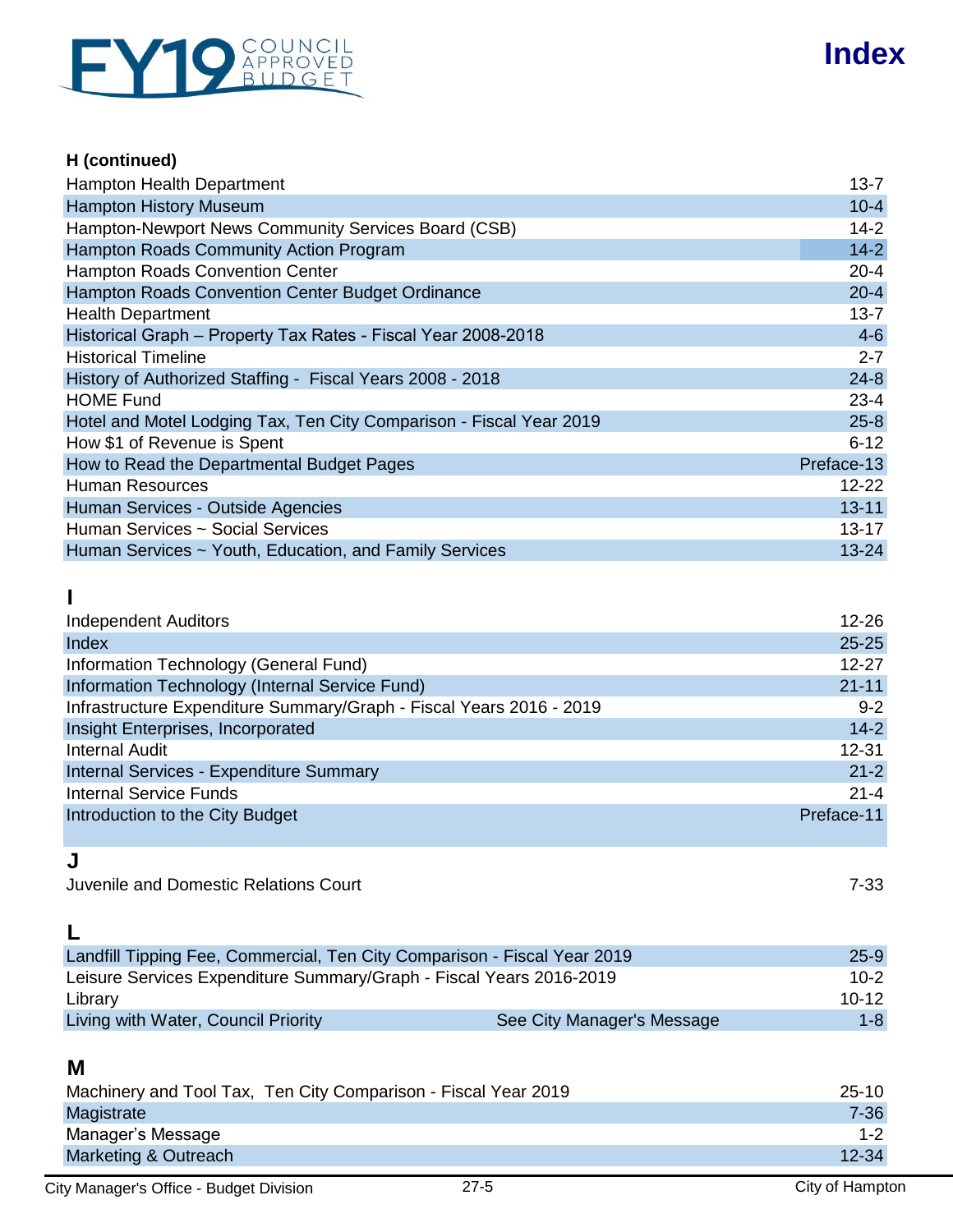

#### **M (continued)**

| Mayor's Committee for People with Disabilities                    | 14-2      |
|-------------------------------------------------------------------|-----------|
| Motor Vehicle License Fee, Ten City Comparison - Fiscal Year 2019 | $25 - 11$ |
| <b>Municipal Council</b>                                          | 12-37     |

#### **N**

#### **O**

| Ordinances                                | 25-25     |
|-------------------------------------------|-----------|
| <b>Organization Chart</b>                 | $2 - 2$   |
| <b>Organizational Policy Framework</b>    | $2 - 15$  |
| <b>Outside Agencies</b>                   | $14 - 2$  |
| Outside Agencies - Organizational Support | $14 - 10$ |
| Office of the Magistrate                  | $7 - 36$  |
| Other Funds, Transfer to                  | $18-2$    |

## **P**

| Parks, Recreation and Leisure Services ~ Parks Division            | $9 - 4$   |
|--------------------------------------------------------------------|-----------|
| Parks, Recreation and Leisure Services ~ Recreation Division       | $10 - 8$  |
| <b>Citizens Unit Boys and Girls Club</b>                           | $10 - 10$ |
| Peninsula Agency on Aging (PAA)                                    | $14 - 2$  |
| Personal Property Tax, Ten City Comparison - Fiscal Year 2019      | $25 - 12$ |
| Personal Property Tax Rate Ordinance                               | $25 - 25$ |
| Personnel Allocation - Fiscal Years 2016 - 2019                    | $24 - 2$  |
| Personnel Changes, Explanation of                                  | $24 - 5$  |
| <b>Police Division</b>                                             | $11 - 14$ |
| Police Division ~ Animal Control                                   | $11 - 18$ |
| Placemaking, Council Priority<br>See City Manager's Message        | $1 - 8$   |
| Property Tax Rates, Historical Graph                               | $4 - 6$   |
| <b>Public Library</b>                                              | $10 - 12$ |
| Public Safety Expenditure/Summary Graph - Fiscal Years 2016 - 2019 | $11 - 2$  |
| Public Works ~ Administration                                      | $9 - 8$   |
| Public Works ~ Drainage Maintenance                                | $9 - 11$  |
| Public Works ~ Engineering                                         | $9 - 14$  |
| Public Works ~ Facilities Management                               | $9 - 17$  |
| Public Works ~ Parking Facilities                                  | $9 - 20$  |
| Public Works ~ Streets and Roads                                   | $9 - 23$  |
| Public Works ~ Traffic Engineering                                 | $9 - 26$  |
| <b>Public Works Funds</b>                                          | $22 - 4$  |
| <b>Public Works Funds - Expenditure Summary</b>                    | $22 - 2$  |
| <b>Purpose of Department Business Teams</b>                        | $3 - 7$   |

# **Q**

| Quality Government Expenditure/Summary Graph - Fiscal Years 2016 - 2019 | 12-2       |
|-------------------------------------------------------------------------|------------|
| <b>Quick Reference Guide</b>                                            | Preface-15 |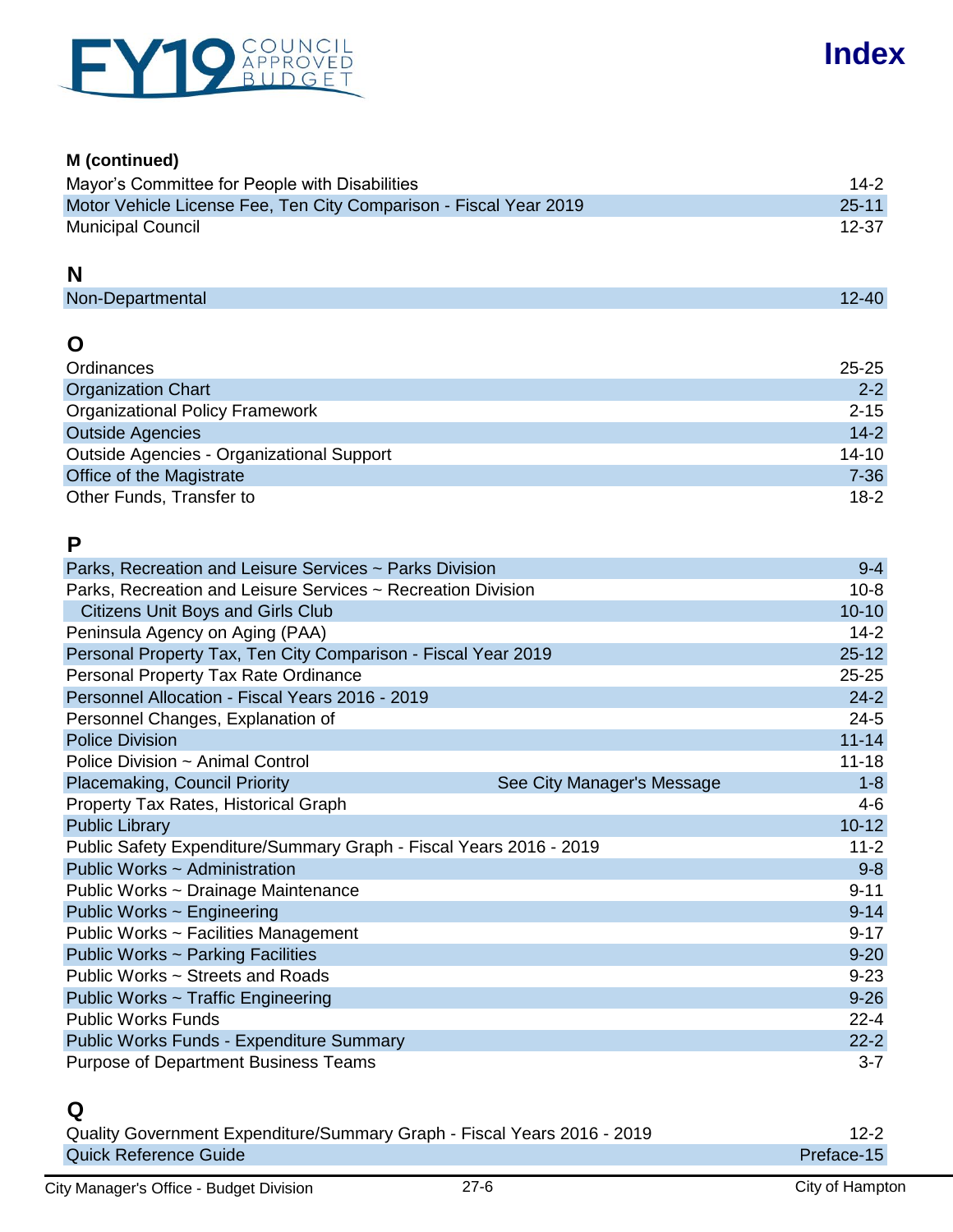

## **R**

| Real Estate Tax, Ten City Comparison - Fiscal Year 2019                           | $25 - 13$ |
|-----------------------------------------------------------------------------------|-----------|
| <b>Real Estate Tax Rate Ordinance</b>                                             | $25 - 25$ |
| Reastaurant Meal Tax, Ten City Comparison - Fiscal Year 2019                      | $25 - 14$ |
| <b>Retirement and Employee Benefits</b>                                           | $15 - 2$  |
| Retirement and Employee Benefits Descriptions                                     | $15-03$   |
| Revenue Generated from Huntington Ingalls, Inc. and Waterworks - Fiscal Year 2017 | $25 - 22$ |
| Risk Management (Internal Service Fund)                                           | $21 - 15$ |

## **S**

| Safe and Clean Community, Council Priority                           | See City Manager's Message | $1 - 4$   |
|----------------------------------------------------------------------|----------------------------|-----------|
| Salary Increases vs. Inflation, Summary of                           |                            | $15 - 5$  |
| Schedule of Taxes and Fees - Fiscal Year 2018 - 2019                 |                            | $4 - 2$   |
| Sewer Charges, Residential, Ten City Comparison - Fiscal Year 2019   |                            | $25 - 15$ |
| <b>Special Revenue Fund</b>                                          |                            | $3 - 26$  |
| <b>Social Services</b>                                               | <b>See Human Services</b>  | $13 - 17$ |
| Solid Waste Fee, Residential, Ten City Comparison - Fiscal Year 2019 |                            | $25 - 16$ |
| Solid Waste Management (Public Works Fund)                           |                            | $22 - 4$  |
| <b>Special Revenue Funds</b>                                         |                            | $3 - 26$  |
| <b>Star Achievers Academy</b>                                        |                            | $14-2$    |
| Steam Plant (Public Works Fund)                                      |                            | $22 - 8$  |
| Stormwater Fee, Ten City Comparison - Fiscal Year 2019               |                            | $25 - 17$ |
| Stormwater Management (Public Works Fund)                            |                            | $22 - 12$ |
| Summary of Budgeted Funds - Fiscal Year 2019                         |                            | $3-5$     |
| Supplementl Information                                              |                            | $25-1$    |

#### **T**

| Tax and Fee Schedule – Fiscal Years 2018 - 2019                           | $4 - 2$   |
|---------------------------------------------------------------------------|-----------|
| Tax Rate Comparison for Hampton Roads, Fiscal Years 2009 - 2019           | $25 - 18$ |
| Ten Largest Real Property Taxpayers - City of Hampton                     | $25 - 19$ |
| Ten Largest Real Property Taxpayers - City of Newport News                | $25 - 20$ |
| Ten Largest Real Property Taxpayers Comparison - Fiscal Years 2017 - 2018 | $25 - 21$ |
| The Denbigh House                                                         | $14-2$    |
| The Hamptons Golf Course                                                  | $20 - 12$ |
| The Woodlands Golf Course                                                 | $20 - 16$ |
| Trailers/Motor Homes (Privately Owned) Budget Ordinance                   | $25 - 25$ |
| <b>Transfer to Debt Service</b>                                           | $17-6$    |
| <b>Transfer to Other Funds</b>                                            | $18 - 2$  |
| <b>Transitions</b>                                                        | $14 - 2$  |

#### **U**

Unassigned Fund Balance Policy #5 5-7 5 and 200 million and 200 million and 200 million and 200 million and 20